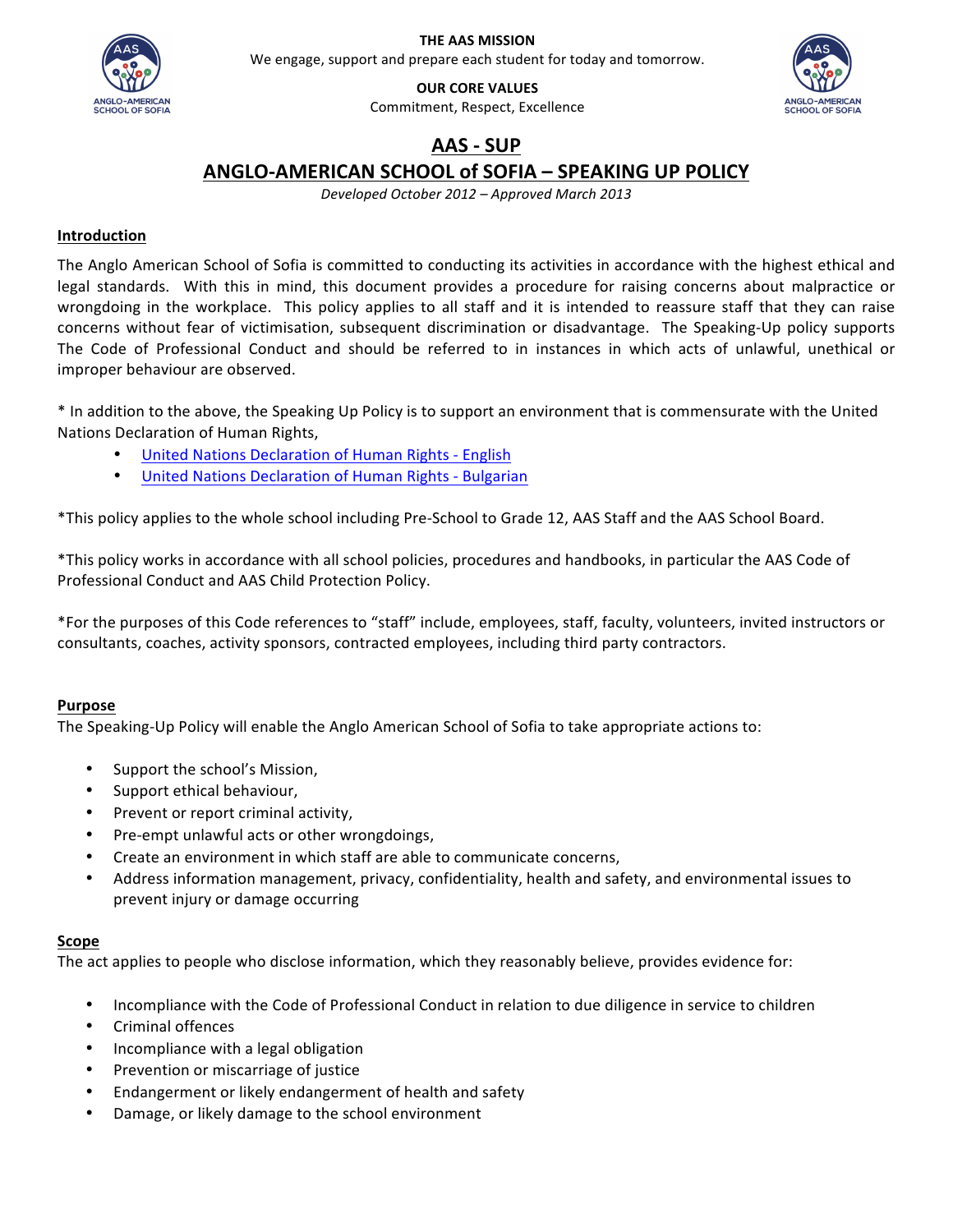The policy provides a safe alternative to silence and enables concerns to be dealt with effectively and efficiently, whilst deterring and discouraging people from abusing their position or authority. It can act as an early warning system to alert the organisation before it is too late, providing information so that issues can be addressed before incidents go too far.

The policy also enables individuals to raise concerns confidentially. Although most concerns will be dealt with locally within the office or department, there may be occasions when staff may need to take their concerns to designated people outside the line of administrative structure. However, individuals are encouraged to raise concerns internally through the procedure set out in the policy, rather than ignoring a problem or contacting external contacts.

Any concerns raised in good faith will be treated seriously and will be investigated as set out in this policy.

The Anglo American School of Sofia will not tolerate harassment or victimization of any member of staff for raising a genuine concern in good faith under this policy. Disciplinary action will be taken against the perpetrator in the event of such harassment or victimization-taking place. Equally, disciplinary action may be taken against a member of staff raising a concern maliciously or falsely.

#### **Confidentiality**

The Anglo American School of Sofia recognizes that in some cases staff may choose to raise a concern in confidence, therefore this policy includes the option of having confidential meetings. However, there may be matters that cannot be dealt with internally, thus, external authorities will need to become involved. Should that become necessary, Anglo American School of Sofia reserves the right to make such a referral without the member of staff's consent. The Anglo American School of Sofia will inform the member of staff if an external referral is made.

Members of staff may also choose to raise concerns anonymously. This will be taken in good faith. However, staff must be aware that this may lead to difficulties in conducting an effective investigation into the concern and will mean that the anonymous staff will not be advised of the outcome of any investigation.

#### **Raising a Concern**

If you believe you have evidence of wrongdoing referred to in the Scope of this document, you should follow the procedure outlined below.

There is no set timescale for raising or addressing a concern, but to ensure they are addressed swiftly it is preferably for you to do this as soon as possible.

You must not do any of the following:

- Discuss the case facts, concerns or allegations with anyone outside the Anglo American School of Sofia, unless specifically asked to do so by a member of the administrative team,
- Discuss the case with anyone in the Anglo American School of Sofia other than those listed below,
- Attempt personally to conduct an investigation, interview or question anyone unless asked to do so by the Anglo American School of Sofia administration.

#### **First Stage**

If you have a concern, raise it first with the First Stage Contacts (listed below). This may be done orally or in writing.

If you feel unable to raise the matter with the administrator, for whatever reason, please contact one of the External Contacts listed below.

When a concern has been raised the First Stage Contact may provide, but is not limited to providing the following:

- Acknowledgement that the report of concern has been received,
- Indication how the Anglo American School proposes to deal with the matter,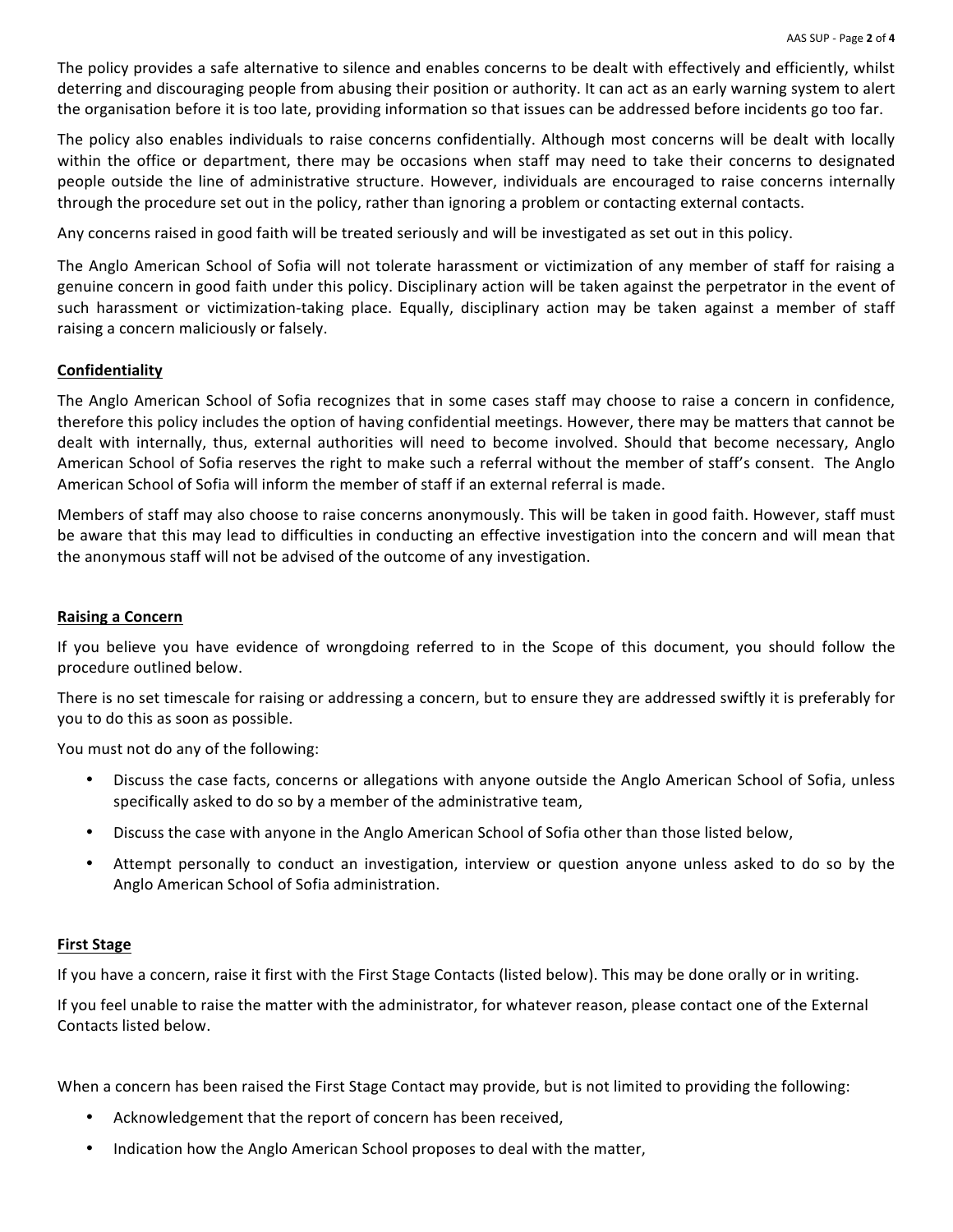- An estimate of how long it will take to provide a final response,
- Advise if any initial enquiries have been made,
- Advise whether further investigations will take place and if not, why not.

Other actions that occur during the first stage may include, but are not limited to:

- Obtaining consent to release your identity to specified staff on a need-to-know basis,
- Checking that the action that led to the allegation has ceased,
- Checking that there is no victimization resulting from the allegation,
- Ensuring that there is no further similar action or victimization elsewhere in the department or country as a result of the outcome of the investigation.

#### **First Stage Contacts**

Direct Supervisor Business Manager ES Principal MS/HS Principal Director

#### **Second Stage**

If the matter is in the public interest and having followed the First Stage process you continue to have concerns, then you may contact a party listed the External Contact section of this document (see list below). You must outline your concerns in writing to the External Contact as soon as possible.

The External Contact may, as appropriate, commission further investigation of the concerns reported or make a decision based on the evidence presented in the First Stage.

The External Contact may communicate the outcome of the decision and/or further investigation to you, outlining the conclusion and the action to be taken, as soon as possible.

This is the final step in the internal procedure for investigating concerns of malpractice or wrongdoing.

#### **Investigation Guidelines**

- The investigation must involve an independent internal or external investigator.
- If the Anglo American School of Sofia is obliged to report the matter externally, the First or Second Stage Contact must ensure that independent and objective evidence is provided to the relevant authorities.
- The First and/or Second Stage Contact must keep the member of staff informed of the nature of the external investigation, and inform them if the Anglo American School of Sofia intends to disclose their identity to an external authority.
- If the investigation or concern raised involves external third parties, administration may provide guidance, including a review of reports and management letters.
- The Administration must also consider the rights of reply of any parties involved in the investigation in the event of potential action against them.